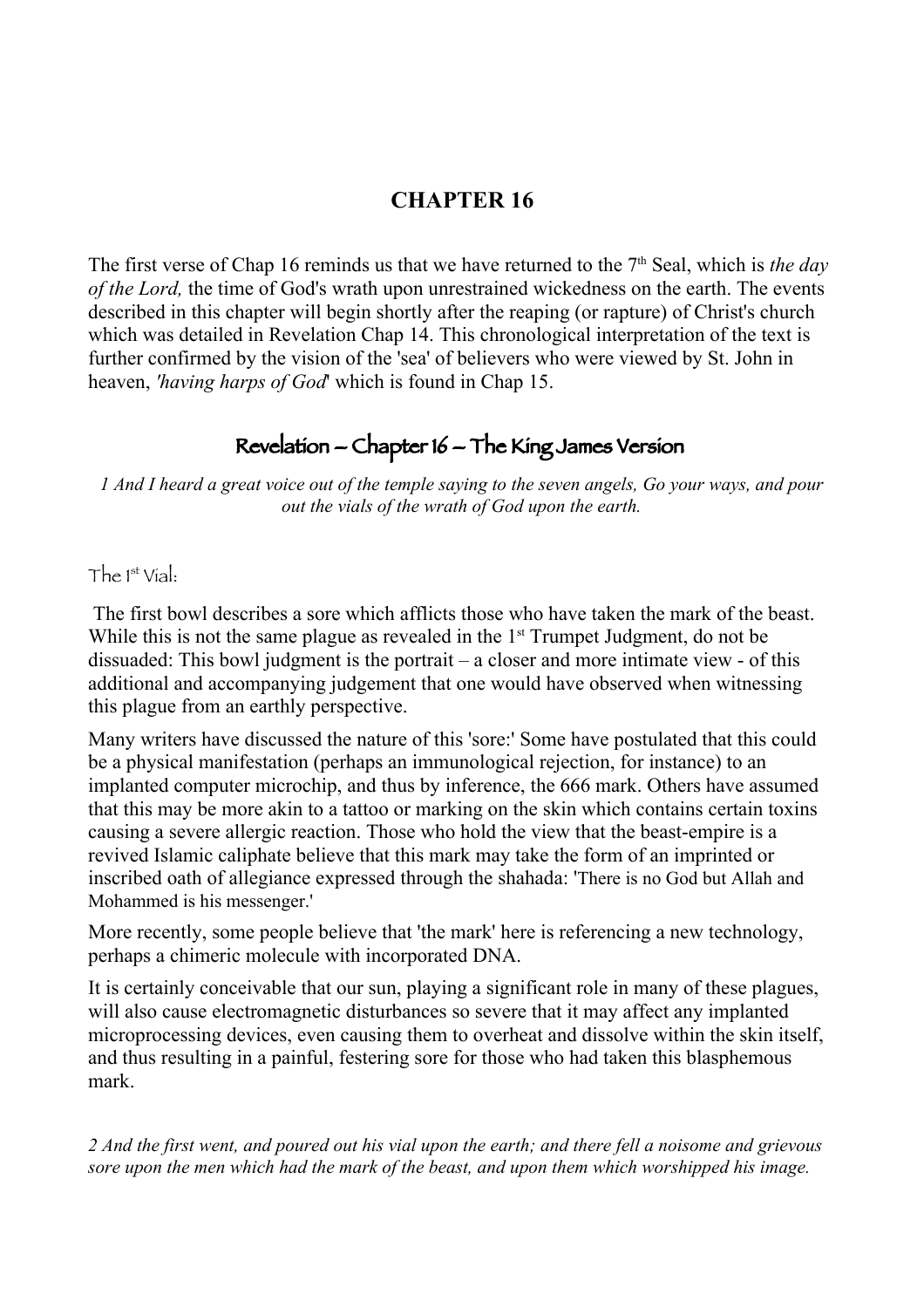# The 2nd Vial:

In the 2<sup>nd</sup> Bowl (Vial) Judgment we see not only a complementary pattern emerging, but in fact, the very same judgments viewed from, albeit, a slightly different perspective, because these bowl judgments are being viewed from the earth, as opposed to the trumpet judgments which were being witnessed from heaven, and therefore, from a heavenly perspective.

Remember, the 2nd Trumpet was described as a *burning mountain* (probably a volcano, a super-volcano, or even an underwater volcanic) '*thrown into the sea, killing a third of the sea creatures:'* Volcanologists have long recognized that the very largest of the super volcanoes are actually located underwater. As we have previously alluded to, in addition to the direct toxic effects from a massive volcanic eruption, the temperature of the surrounding waters would be raised, leading to an explosion in the growth of various algae and other microorganisms, thus robbing the oceans of their oxygen: This is exactly what is described here in the 2<sup>nd</sup> Bowl Judgment, because, as we know, the blood of the dead carries no oxygen: This oxygen deficit leads to the deaths of many sea creatures.

In the 2<sup>nd</sup> Trumpet Judgment we are shown (from a heavenly perspective) that this had only impacted about a third of the earth's seas; but from an earthly perspective (and possibly a Jerusalem-centric perspective ?) this event affected (or, at least appeared to impact), everything in the surrounding environment.

*3 And the second angel poured out his vial upon the sea; and it became as the blood of a dead man: and every living soul died in the sea.*

#### The 3rd Vial:

Notice that in both the  $3<sup>rd</sup>$  Bowl and the  $3<sup>rd</sup>$  Trumpet Judgments the drinking water is affected. Here in verse 4, the phrase *'on the rivers and fountains of water,'* is used; this is exactly the same language used to describe the 3rd Trumpet, and for good reason: This is the very same judgment. It is important to reiterate that these plagues are reserved for those who had actually martyred God's servants, the 'saints and prophets,' as stated in verse 6.

The blood reference could suggest that the color of the water had become red through various toxins and impurities, or that, alternatively, it had become depleted of its dissolved oxygen, and therefore, physiologically, like the blood of a dead man. We have already seen in the 3rd Trumpet that this calamity is most likely from the toxic substances being released from an asteroid's impact, leading to the production of acid rain and other harmful impurities, poisoning both the surface and ground water.

*4 And the third angel poured out his vial upon the rivers and fountains of waters; and they became blood.*

*5 And I heard the angel of the waters say, Thou art righteous, O Lord, which art, and wast, and shalt be, because thou hast judged thus.*

*6 For they have shed the blood of saints and prophets, and thou hast given them blood to drink; for they are worthy.*

*7 And I heard another out of the altar say, Even so, Lord God Almighty, true and righteous are thy judgments.*

The  $4<sup>th</sup>$  Vial: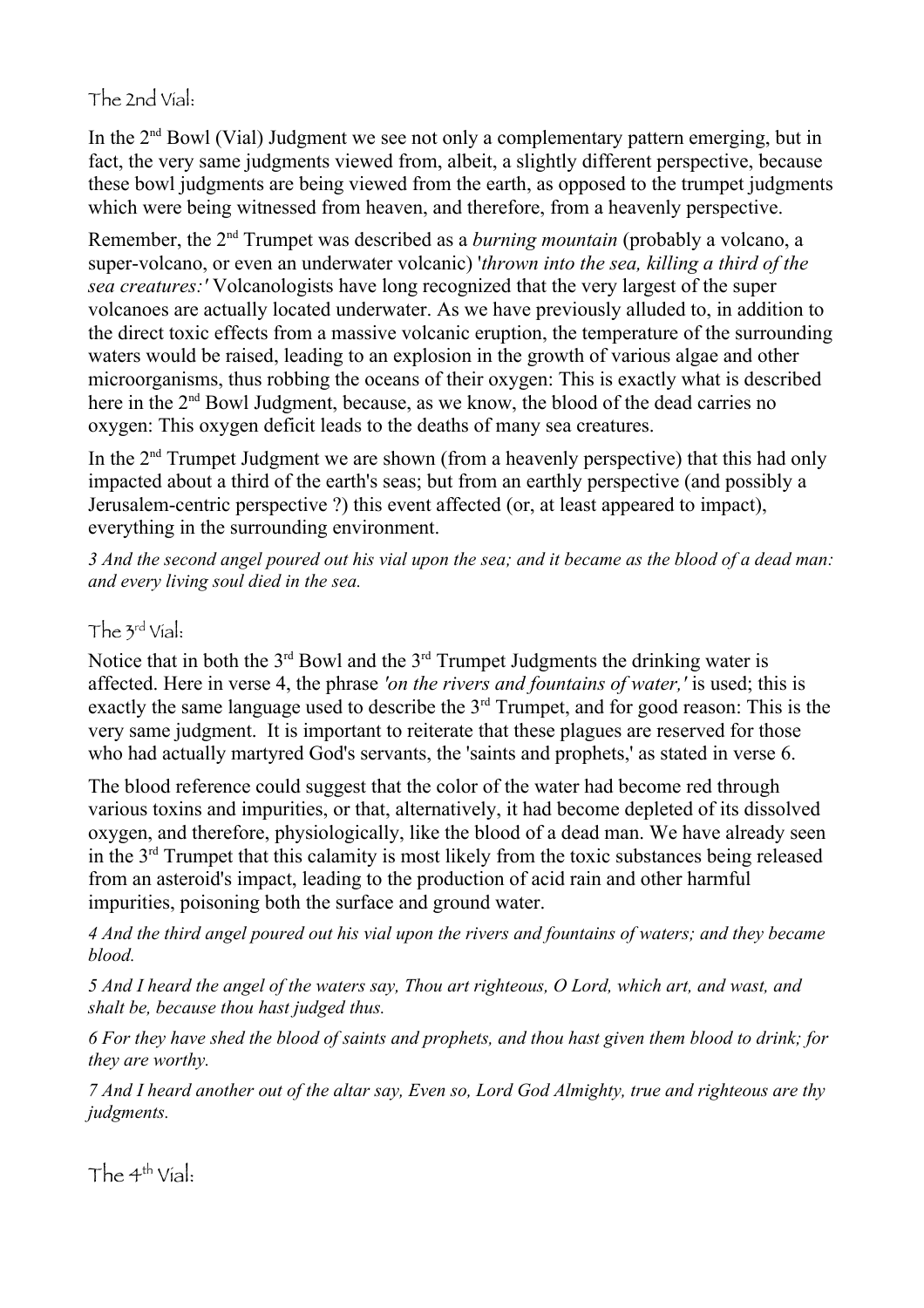The Fourth Bowl (or  $4<sup>th</sup>$  Vial) presents a picture of men being tormented by intense sunlight and heat. This plague, as previously noted, could result from a shifting of the earth's axis of rotation resulting in more direct and intense solar rays striking the earth's surface. Moreover, significant alterations in the earth's protective magnetic field will have almost certainly occurred at this time allowing destructive solar flares, and other discharges of solar particles to strike the planet. Some commentators have suggested that this may, as well, imply the actual impact by CMEs (coronal mass ejections) from the surface of the sun - thus, a form of liquid or particalized 'fire' raining down on the earth's inhabitants.

At first glance, this judgement appears to be inconsistent with the  $4<sup>th</sup>$  Trumpet, who's plague is described as the heavenly bodies being darkened by a third: Interestingly, though, a shifting polar axis, while potentially diminishing the number of hours of daylight, for instance, could at the same time result in a far greater intensity of heat and damaging solar radiation reaching the earth's surface. Even more simply and directly interpreted, though, a large solar event (CME or micro-nova) could essentially darken a third of the sun, because this portion of the sun would effectively be expelled out into space and directed toward the earth and her unrepentant inhabitants, exposing them to extreme heat and deadly electromagnetic radiation.

*8 And the fourth angel poured out his vial upon the sun; and power was given unto him to scorch men with fire.*

*9 And men were scorched with great heat, and blasphemed the name of God, which hath power over these plagues: and they repented not to give him glory.*

### The 5th Vial:

The 5<sup>th</sup> Bowl Judgement mentions both darkness and pain: These themes are, in fact, repeating exactly the same subjects that were revealed in the 5<sup>th</sup> Trumpet Judgement, which had been caused by the smoke from the burning pit, and the releasing of the scorpion-like locusts who's toxins caused pain so intense that men would actually long for death, respectively.

*10 Then the fifth angel poured out his bowl on the throne of the beast, and his kingdom became full of darkness; and they gnawed their tongues because of the pain. 11 They blasphemed the God of heaven because of their pains and their sores, and did not repent of their deeds.*

#### The  $6^{th}$  Vial:

Here, in the  $6<sup>th</sup>$  Bowl, we find an unimpeachable parallel with the  $6<sup>th</sup>$  Trumpet, for both of these judgements expressly concern themselves with the River Euphrates.

The first question we might ask is: Why must the Euphrates River be dried up? In considering this, there may be two primary reasons based on pure practicality:

First, at this point in time, near the end of the  $7<sup>th</sup>$  Seal, we have already seen dramatic changes in the earth's topography: These extraordinary changes - including the movement of islands, destruction of cities, and the collapse of mountains - as described within the  $6<sup>th</sup>$  Seal, could result in the influx of large amounts of seawater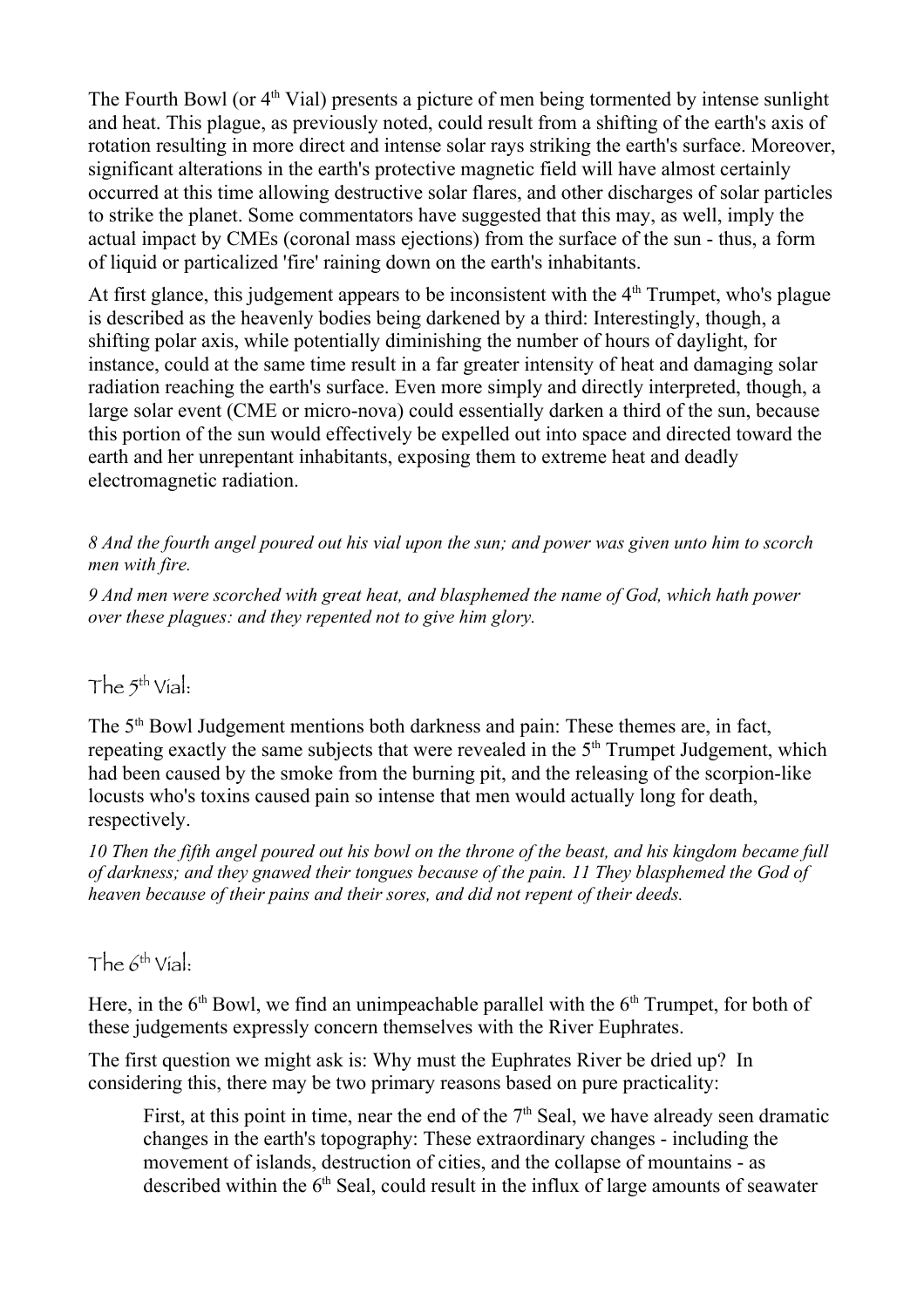into the Euphrates River delta, even causing flooding for hundreds of miles upstream, and thus making the movement of vast numbers of troops impossible. Moreover, due to the enormous earthquakes occurring during this period there will very likely be no standing bridges left, and because of the ongoing calamities and plagues, little time or resources to rebuild them;

Second, the  $6<sup>th</sup>$  Trumpet has already informed us that the size of this army is a staggering two hundred million men, and thus the logistics for moving, quartering, and supporting such a vast force would by no means be an easy matter. Remember, this army has an appointment with destiny, and it cannot arrive even a single day late.

Much has been written about this phrase, 'the Kings of the East.' Historically, many writers have ascribed this reference to China, as China would have been the only country who could have possibly fielded such a vast force. Some modern interpreters have emphasized the plurality of this description: It is not a single entity, but an alliance or association of various rulers and nations with a common purpose. To this end, some commentators have postulated that this could be a reference to a coalition of nations east of the Euphrates River, likely from the Islamic world. Such an association of nations might include Pakistan, Afghanistan, India (the Muslim part), Bangladesh, Indonesia, and others, including those Islamic republics from the former Soviet Union, as well. When one considers the large and rapidly expanding populations of many of these nations it is not difficult to imagine that they could, together, quite easily form such a large army, and fully independent of the Chinese.

The imagery in verses 13 and 14 is gripping: Three demonic spirits coming out of the mouths of: 1) The dragon (Satan)

- 2) The beast-empire ruler (the anti-Christ)
- 3) The false prophet.

These demonic forces are working in concert to bring this vast army to battle, not against an earthly foe, but against the Lord God Almighty. Remember, the coming battle is not primarily military, but spiritual.

Verse 16 makes the intended location of the battle clear, Armageddon. Geographically, Har Megiddo (meaning the Mount of Megiddo) is found about 60 miles north of Jerusalem. What is so special about this place?

This location is the site of an ancient battle between the land of Israel and its Canaanite neighbors as recounted in Judges chapters 4 and 5: The prophetess Deborah and an Israelite commander, Barak, led a force of ten thousand (10,000) men against a more powerful army of Jabin, a local warlord, commanded by Sisera, and possessing a whopping nine hundred (900) iron chariots. This pagan force was routed and utterly destroyed by the Israelites. In the following text, it is strongly hinted that the chariots may have been caught up in a flash flood: Judges Chap 5:

*19 "Kings came; they fought. Yes, the kings of Kena'an fought at Ta'anakh, by the waters of Megiddo; but they took no spoil of silver. 20 They fought from heaven, the stars in their courses; yes, they fought against Sisra. 21 The Kishon River swept them away,*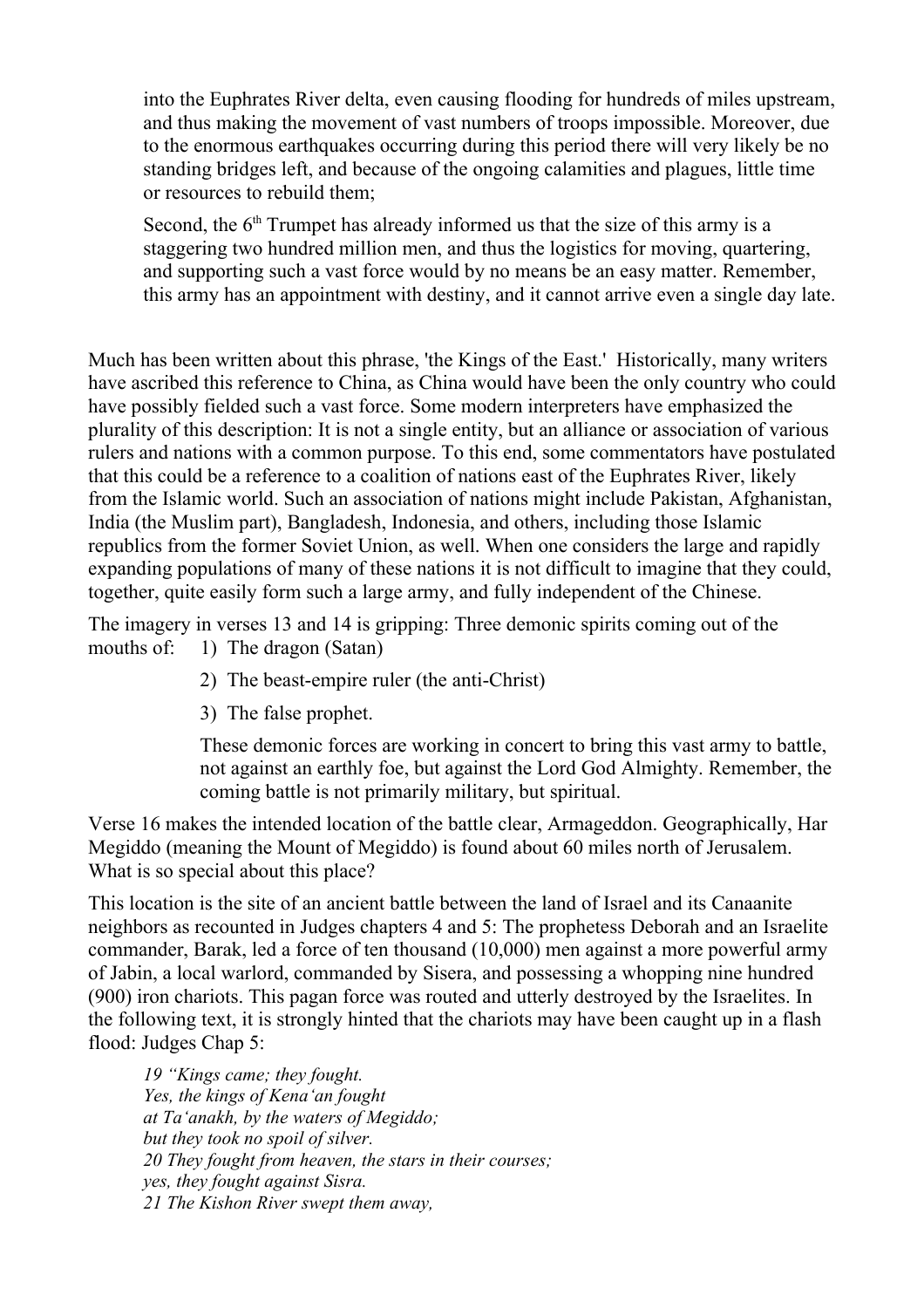*that ancient river, the Kishon River. O my soul, march on with strength!* [CJB]

In addition to any historical significance that this location may have, I would suggest that there is a practical consideration here, as well: Remember, there will already be a large military force associated with the Beast-ruler and his Beast-empire, and to this will now be added a vast armed force of two hundred million (200,000,000) troops from central and east Asia, so a pertinent question quickly becomes: Where could such a vast force be quartered? This river valley, and its surrounding plain provide one of the largest suitable topographical areas in the entire region where such a vast force comprised of so many troops and their associated entourage could set up quarters.

*12 And the sixth angel poured out his vial upon the great river Euphrates; and the water thereof was dried up, that the way of the kings of the east might be prepared.*

*13 And I saw three unclean spirits like frogs come out of the mouth of the dragon, and out of the mouth of the beast, and out of the mouth of the false prophet.*

*14 For they are the spirits of devils, working miracles, which go forth unto the kings of the earth and of the whole world, to gather them to the battle of that great day of God Almighty.*

*15 Behold, I come as a thief. Blessed is he that watcheth, and keepeth his garments, lest he walk naked, and they see his shame.*

*16 And he gathered them together into a place called in the Hebrew tongue Armageddon.*

The description of the  $7<sup>th</sup>$  Bowl here is both startling in its simplicity, but, at the same time, made unnecessarily confusing by the chapter and verse divisions that we find in our Bibles, for the expression, '*It is done!'* means precisely that: Jesus has come, defeated his enemies at Armageddon, and set up his reign upon the earth. '*It is done.'*

And the second exposition of what John saw and heard is done, as well.

It is important to remember that this is not the only description of this vision that we find in the book of Revelation: This is the second telling, and as such is confirmatory information provided to us on the back of the scroll. We have already been given much vital information and a chronological framework in the first narration, found in chapters 5-11 and contained within the Seven Seals. We will be given additional information in the third account (or third vignette), which is yet to come. With verse 18 we return to the events of the  $6<sup>th</sup>$  Seal, and are therefore still referring to that which was written on the outside (on the back) of the scroll.

*17 Then the seventh angel poured out his bowl into the air, and a loud voice came out of the temple of heaven, from the throne, saying, "It is done!"*

# **This is so important that I'm going to repeat it:**

#### With verse 18 we return to the 6<sup>th</sup> Seal, for the third and final vignette!

Everything that we discover in the following passage directly concerns itself with events known to occur within the  $6<sup>th</sup>$  Seal. I propose that we have, in these verses, returned to those events previously described in the  $6<sup>th</sup>$  Seal and will now be given additional, important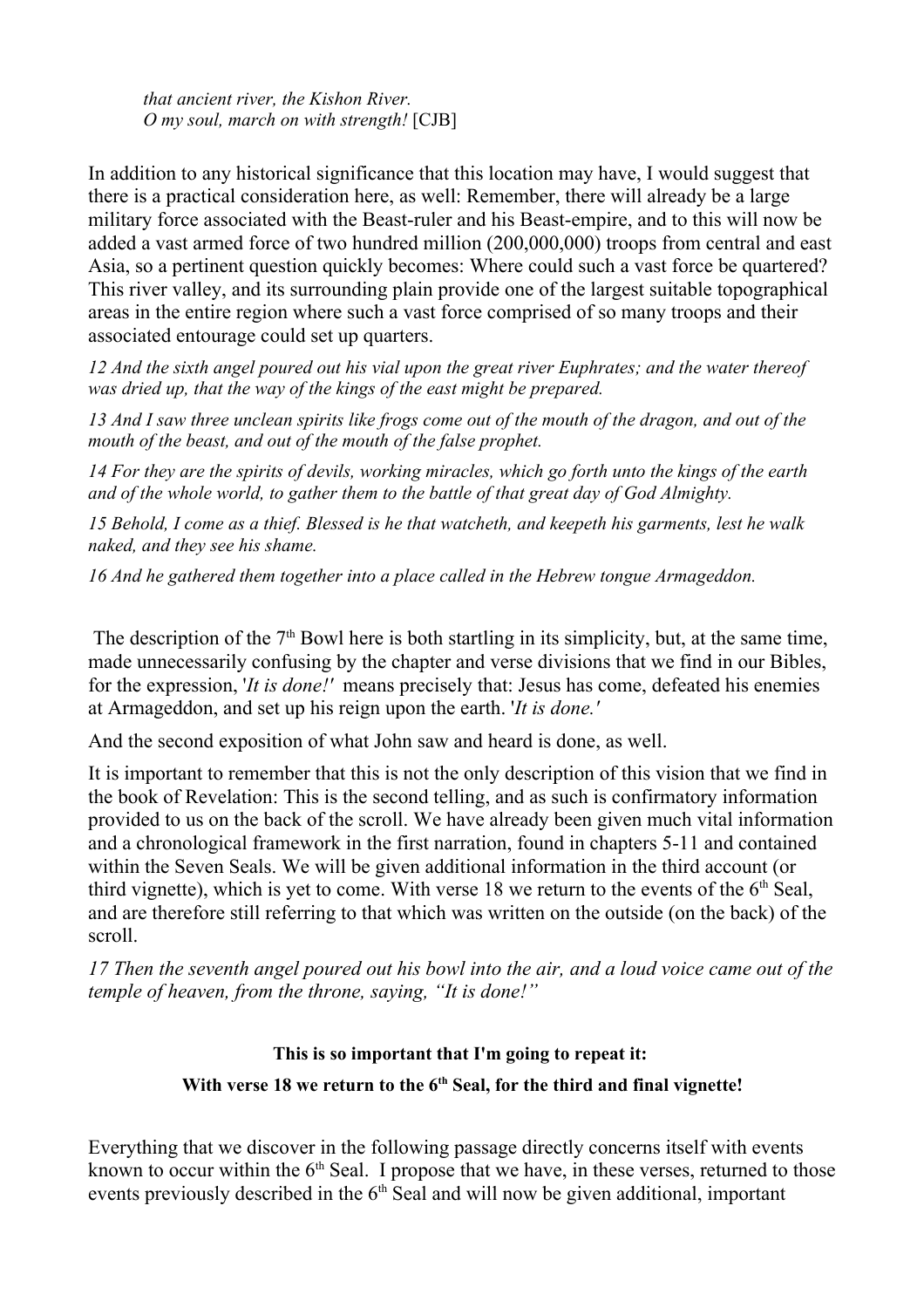information to supplement what we have already been told: '*... in the mouth of two or three witnesses every word may be established.'* This vision is so important that much of it will be given by 'three witnesses' (by three complementary accounts): Thus, here begins the third exposition (the third vignette) of the Revelation of Jesus Christ as revealed to St. John.

Let's look at these now-familiar events described in verses 18-21:

- noises (voices)
- thunderings and lightnings
- a devastating earthquake
- the division of Jerusalem into three parts
- cities across the world leveled by this earthquake
- the destruction of Babylon
- islands disappearing or moving
- mountains falling or moving out of their geographical location
- enormous hail stones

I respectively submit that these events cannot possibly be what would follow the jubilant heavenly announcement: *'It is done!'* However, they are a perfect recapitulation of that which will be occurring during the  $6<sup>th</sup>$  Seal – right around the time of the destruction of Babylon and the removal the Christian church, and therefore just before the  $7<sup>th</sup>$  Seal Trumpet and Bowl Judgements are poured out upon the Beast and his empire.

*18 And there were voices, and thunders, and lightnings; and there was a great earthquake, such as was not since men were upon the earth, so mighty an earthquake, and so great.*

*19 And the great city was divided into three parts, and the cities of the nations fell: and great Babylon came in remembrance before God, to give unto her the cup of the wine of the fierceness of his wrath.*

*20 And every island fled away, and the mountains were not found.*

*21 And there fell upon men a great hail out of heaven, every stone about the weight of a talent: and men blasphemed God because of the plague of the hail; for the plague thereof was exceeding great.*

These events are so significant, and so predictive when taken as a whole, that we should compare them once again with the other descriptions found in Chapters 6 and 11, in this table, though, listing each of the events in the order they are revealed in the individual texts. The complementarity between these various portraits is self-evident, recognizing that the 'signs,' while not identical, occur in the same chronological sequence in all accounts.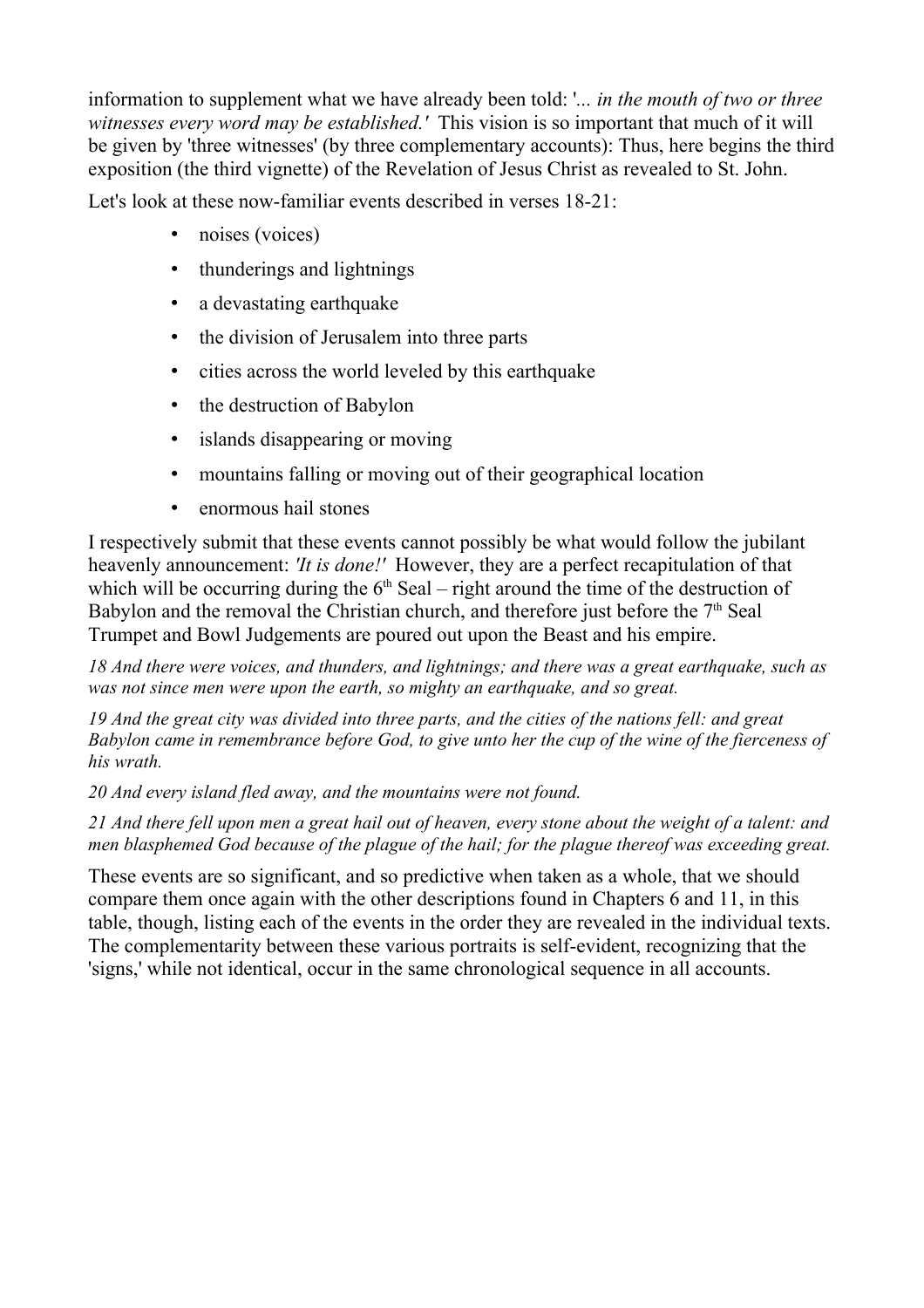# $-$  The signs of the  $6<sup>th</sup>$  Seal  $-$

| Revelation 6:12-17                                | Revelation 11:19                                    | Revelation 16:18-21                                 |
|---------------------------------------------------|-----------------------------------------------------|-----------------------------------------------------|
|                                                   | Lightnings                                          | Voices                                              |
|                                                   | Voices                                              | Thunders                                            |
|                                                   | Thunderings                                         | Lightnings                                          |
| Great earthquake                                  | Earthquake                                          | Great earthquake: 'worst ever'                      |
|                                                   |                                                     | Jerusalem divided into 3<br>parts                   |
|                                                   |                                                     | Cities of the nations fell                          |
|                                                   | {Babylon is fallen (Rev.<br>14:8); cp. Isaiah 21:9} | Babylon destroyed, God's<br>wrath (Rev Chaps 17,18) |
| Sun became black (cp. Is. 13:10; Joel<br>3:15)    |                                                     |                                                     |
| Moon like blood (cp. Is. 13:10; Joel<br>3:15)     |                                                     |                                                     |
| Stars of heaven fell to earth (cp. Joel)<br>3:15) |                                                     |                                                     |
| Sky receded as a scroll (cp. Is. 34:4)            |                                                     |                                                     |
| Mountains moved                                   |                                                     | And the mountains not found                         |
| Islands moved                                     |                                                     | Then, every island fled away                        |
|                                                   | Great hail                                          | Great hail (talent: 50-100<br>$lbs$ :               |
| 'Hide us.' Men recognize God's wrath              |                                                     | Men blasphemed God                                  |

When we view, side by side, these three passages out of the Book of Revelation the harmony between these recurrent themes becomes increasingly self-evident. By understanding and incorporating the basic structure of a literary triptych (three separate but complimentary accounts of the end time events as I have outlined in this book), the reader now has at his or her disposal the tools to make 'logical sense' of the entire scope of the Seven Seals, and additionally, a consistent chronological framework for interpreting all the vital markers of this revealed vision of the end times of this present age.

Let's examine one possible chronological synthesis of these three accounts, keeping in mind that Revelation Chap 16 actually provides us with the most complete listing of events.

\* \* \*

*Lightnings, Noises (voices), Thunders:* These three events may, in fact, be occurring in